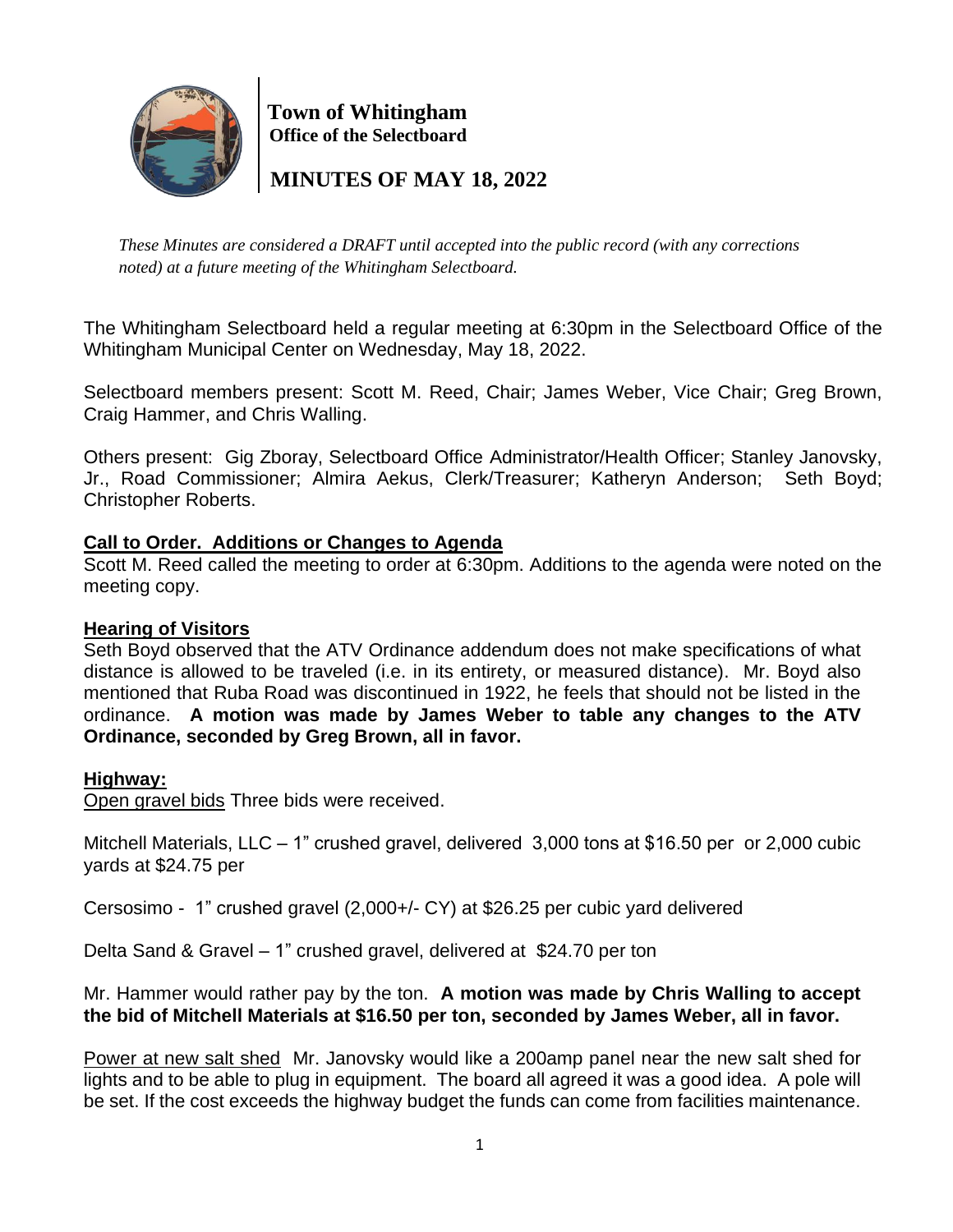Review and approve access permit Mr. Janovsky recommended the board approve an access permit for William Garrity at 1846 Wilmington Cross Road. **A motion was made by Craig Hammer to approve the access permit for William Garrity, seconded by James Weber,**  all in favor. The large ash tree must be removed for sight distance safety.

Other Mr. Hammer informed Mr. Janovsky that any Cat parts will be going up 15% on June 1<sup>st</sup> so he should place an order as soon as possible if anything is needed.

#### **Parks Committee: open masonry proposals**

Proposals were requested to get an idea of what should be done and how best to do it. Two proposals were received:

Deerfield Valley Property Maintenance – install approximately 80 feet of retaining wall replacement including steps in the center. Two prices based on what material will be used. Allan block Danville blend at \$7,458.37 or Hand laid stone wall at \$9,118. No mention of the monument work.

Saladino Property Maintenance, Inc. – remove and replace existing retaining wall, center stairs, install new base along with 115LF of Ideal pavers (color and style to be decided by the town), install top cap and new granite steps (2). They would also construct new monument to match existing monument. \$11,872.

The board prefers the idea of a hand laid wall. Mr. Boyd will discuss the proposals with both companies and will likely come up with a bid document so the prices can be properly compared.

## **Review and approve liquor license(s):**

An email was received from Jason Klump, owner of the building of the original store, saying he thinks it would be inappropriate to consider a liquor license for a place of business that has neither begun site plan review nor taken ownership of a building". A joint ZBA Planning Commission hearing is scheduled for June  $9<sup>th</sup>$  for change of use, closing on the sale of the building is schedule for May 20<sup>th</sup>. The board reviewed the application and discussed plans with Mr. Roberts. **A motion was made by James Weber to approve the liquor license of Christopher Roberts doing business as Jacksonville General Store (JG Store LLC) at 2977 VT Route 100, seconded by Craig Hammer, all in favor.**

#### **Sewer**

Discuss bid options/funding John Gannon was not able to attend. Laura Sibilia did not zoom in. Gig will call to find out if there is any hope of more funding.

Documents to sign Two documents are needed to apply for the Pollution Control Grant; one is the Risk Assessment Questionnaire and the other is the Act 154 Good Standing Certification. Ms. Aekus already signed the risk assessment as required as Chief Fiscal Officer. **A motion was made by James Weber to appoint Scott M. Reed to sign the two documents needed for the Pollution Control Grant, seconded by Greg Brown, all in favor.**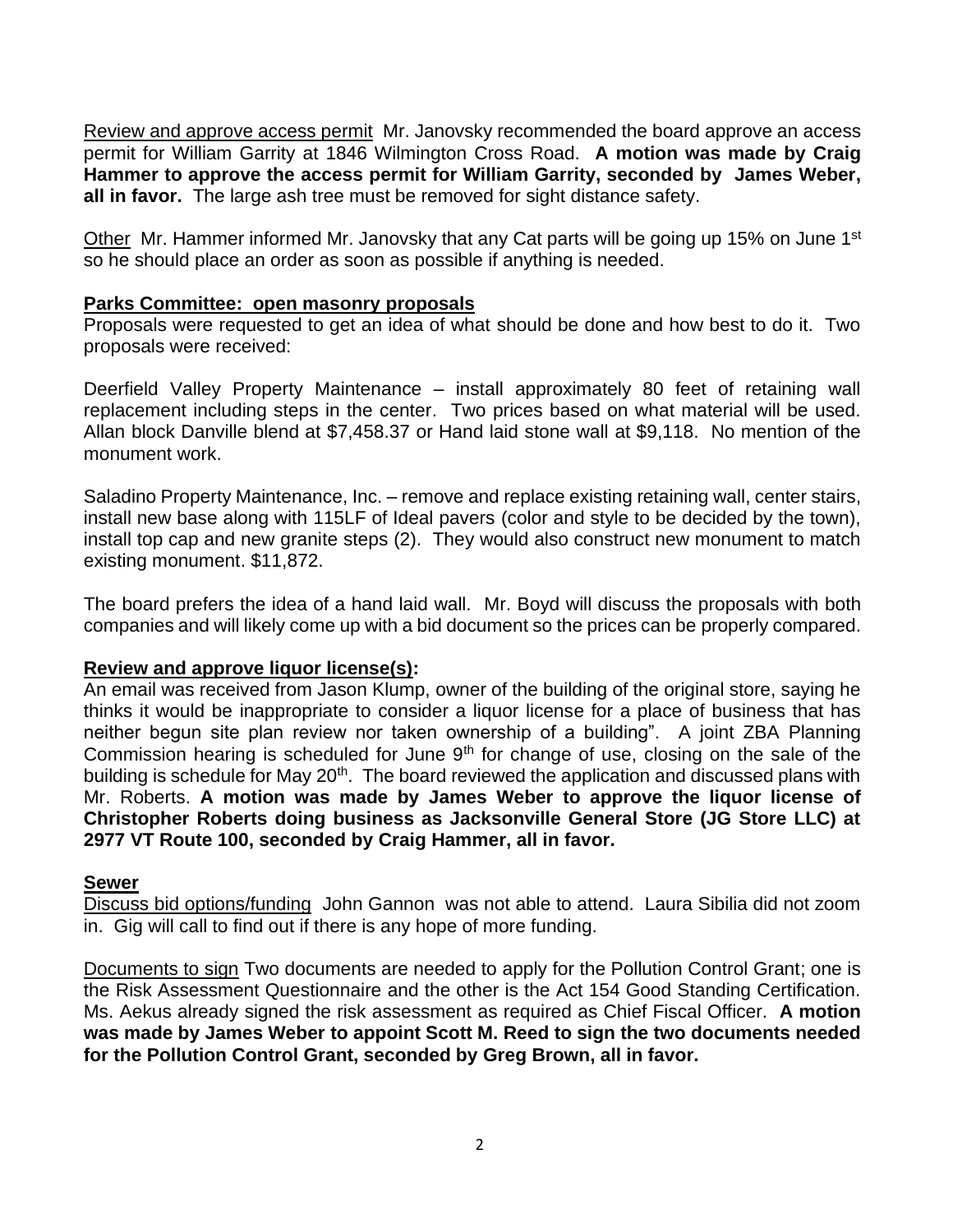## **Faulkner Road junk**

A new complaint was received about junk on Faulker Road from Karen Landers. Ms. Anderson noted that she has been living there for six years and provided copies of emails to the board with her complaints and provided more photos. She questioned the safety of the plow drivers because the camper was in the town's right of way. We had sent a letter to Mr. Betit that the camper was in the ROW and if it was damaged by a plow that was on him. Mr. Brown noted that if we go after Mr. Betit for the pile of wood then we have to go after every property owner that might have something on their land. It is a slippery slope to dictate how people are allowed to use their property.

Ms. Anderson asked if the board would make a statement that the beautification of the town is important to them. The board is willing to make such a statement but questioned how that would benefit this situation.

## **Resident's request for changes to Town Report**

Ms. Robohm would like an inventory provided in town report. At a prior discussion she was specifically asked what was the lowest dollar range she would like in the inventory, that question was never answered. Further discussion ensued. The request is denied due to lack of clarity. It was noted that Ms. Robohm could volunteer her time to create the inventory that she would like to see in the Town Report, and the board would take it under advisement.

## **Board of Health**

The residents at 568 VT Route 112 did not provide proof from a VT licensed plumber that their trailer was hooked up appropriately to the sewer system as requested at the April 20<sup>th</sup> meeting (due date was April 28<sup>th</sup> at 2pm). Gig spoke with Ms. Arnstein again on May 9<sup>th</sup> verbally telling her we needed proof from a plumber. The board asked Gig to write another letter stating that the board does not accept the handwritten note "from a contractor" that Ms. Arnstein provided; we need a letter from a VT licensed plumber by May 25<sup>th</sup> or we will begin the Health Order process to order them to vacate the property.

## **Deerfield River Watershed – request for support**

The Deerfield River Watershed Association requested an endorsement of a bill seeking Wild and Scenic River designation. The board was concerned that Great River Hydro is considering putting a turbine at the Glory Hole which will create enough power to generate Jacksonville and that this project could potentially put stumbling blocks on property owners. The board would like more information before writing a letter of support.

## **Planning Commission – applicant to fill vacancy**

Jason Klump sent an email of interest to be appointed to the Planning Commission. He is the current owner of the property that housed the closed Jacksonville General Store. That name has now been purchased by another and plans are in the works to open the store at the Briggs Automotive Property. Due to the conflict of interest the town attorney recommends that this be tabled for now. The board questioned if Mr. Klump is even a Whitingham citizen; both apartments are actively listed on AirBnB. Tabled.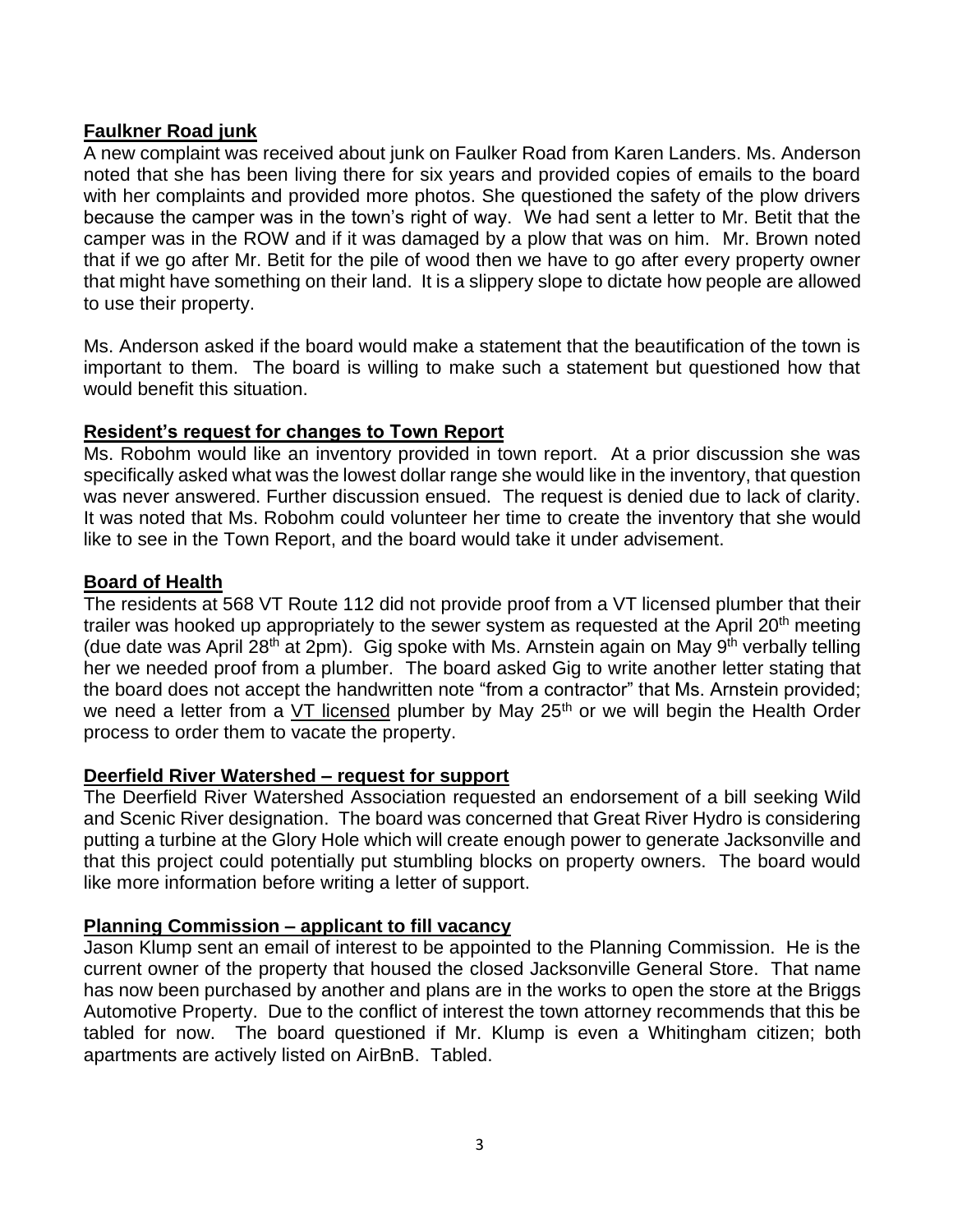# **ARPA funds – discuss spending ideas**

So far, we've received 3 ideas. The board feels the idea for solar panels on all town buildings is not a wise investment. The idea to purchase CDs for future broadband expense was discussed briefly but didn't get any board support. The Parks Committee idea to expand playground equipment was discussed. The board asked Mr. Boyd to come back with a better laid out plan and a request for a specific amount of funding. Mr. Hammer strongly suggested that all the dead trees at Town Hill get removed. Mr. Hammer volunteered to cut the trees, but he will not clean them up.

Mr. Brown suggested that a portion of the ARPA funds should be designated toward grant match funds. He also noted we might need to balance out the sewer budget for the emergency repair of the bank.

No decisions were made.

## **Cell Tower – review and sign lease buy out documents**

**A motion was made by James Weber for the board to sign where needed and to appoint Scott M. Reed to sign where needed on all the legal documents to finalize the cell tower lease buyout, seconded by Greg Brown, all in favor.**

#### **Approval of Payables Warrant – May 19, 2022**

**A motion was made by Craig Hammer to approve Payables Warrant #2248, dated May 19, 2022, seconded by James Weber, all in favor.**

## **Approval of Payroll Warrant – May 19, 2022**

**A motion was made by Craig Hammer to approve Payroll Warrant #2247 dated May 19, 2022, seconded by James Weber, all in favor.**

## **Review and approve Minutes of April 20, 2022**

**A motion was made by Craig Hammer to accept the Minutes of April 20, 2022, as written, seconded by James Weber, all in favor.** The May 4<sup>th</sup> meeting was cancelled, the warrants were signed by Scott M. Reed.

## **Other business**

Transfer Station

- We received notice that Bob's Tire Recycling will now add a 15% fuel surcharge on the total cost of all pickups.
- A help wanted ad was placed in the paper and posted around town to find someone to fill the vacancy left by Jennifer Herzig while she is out on medical leave.
- The new TAM bill reflects that hauling is now \$340 on all boxes (it was \$185 for recycling, \$170 for C&D, \$250 for paper, \$145 for trash).
- Cost of C&D was \$99 per ton, now \$105.
- Metal paid us \$91 per ton in April.